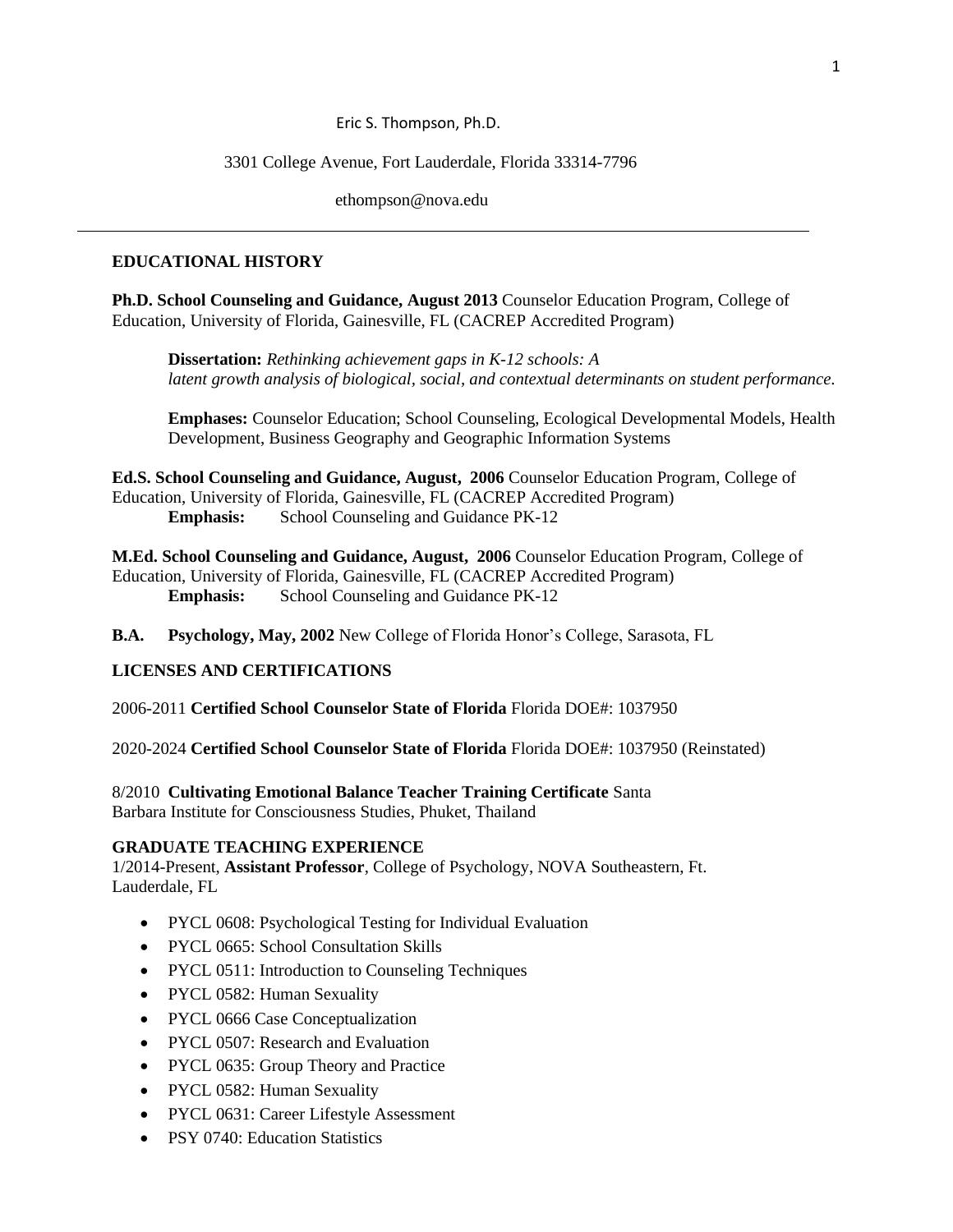- PYCL 0685: School Counseling Practicum
- PYCL 0688/689: School Counseling internship
- [PYCL 0502 Counseling Theories and Practice](javascript:togglevisible()
- PYCL 0512: [Human Growth and Development](javascript:togglevisible()
- PYCL 0570: Ethical, Legal, and Professional Issues for Counselors
- PYCL 0632: Social and Cultural Foundations of Counseling

Lead faculty for :

- o PYCL 503 / SC Counseling Theories
- o PYCL 510 / College & Career Readiness
- o PYCL 515 / Principles of SC
- o PYCL 550 / Contemp. Clin. Interventions
- o PYCL 560 / Appraisal in SC
- o PYCL 571 / SC Ethics & Legal
- o PYCL 585 / dExceptional/At-Risk Children
- o PYCL 665 / Consultation in Schools
- o PYCL 685 / SC Practicum
- o PYCL 688 / SC Internship I
- o PYCL 689 / SC Internship II
- o PYCL 512 / Human Growth & Devel

8/2013-2014 **Adjunct Professor,** NOVA Southeastern University, College of Psychology, Ft. Lauderdale, FL

• PYCL 0507 Research and Evaluation

8/2009-5/2012 **Teaching Assistant, SDS7820: Group Supervision for School Counselors**, Counselor Education Program, College of Education, University of Florida, Gainesville, FL

8/2009-12/2009 **Teaching Assistant, MHS7740: Research in Counseling, Counselor Education,** Counselor Education Program, College of Education, University of Florida, Gainesville, FL

## **UNDERGRADUATE TEACHING EXPERIENCE**

1/2009-8/2012 **Course Instructor (Web-Based), SDS3482: Stress and Anxiety Management**, Counselor Education Program, College of Education, University of Florida, Gainesville, FL (200- 250Students/Semester)

1/2009-5/2011 **MHS 3930: Mindful Living**, College of Education, University of Florida, Gainesville, FL (20 students/semester)

8/2008-12/2008 **(Web-Based), SDS 3340: Career and Lifespan Development** Counselor Education Program, College of Education, University of Florida, Gainesville, FL (200-250 Students/Semester)

1/2008-5/2008 **(Web-Based), SDS4410: Stress and Anxiety Management**.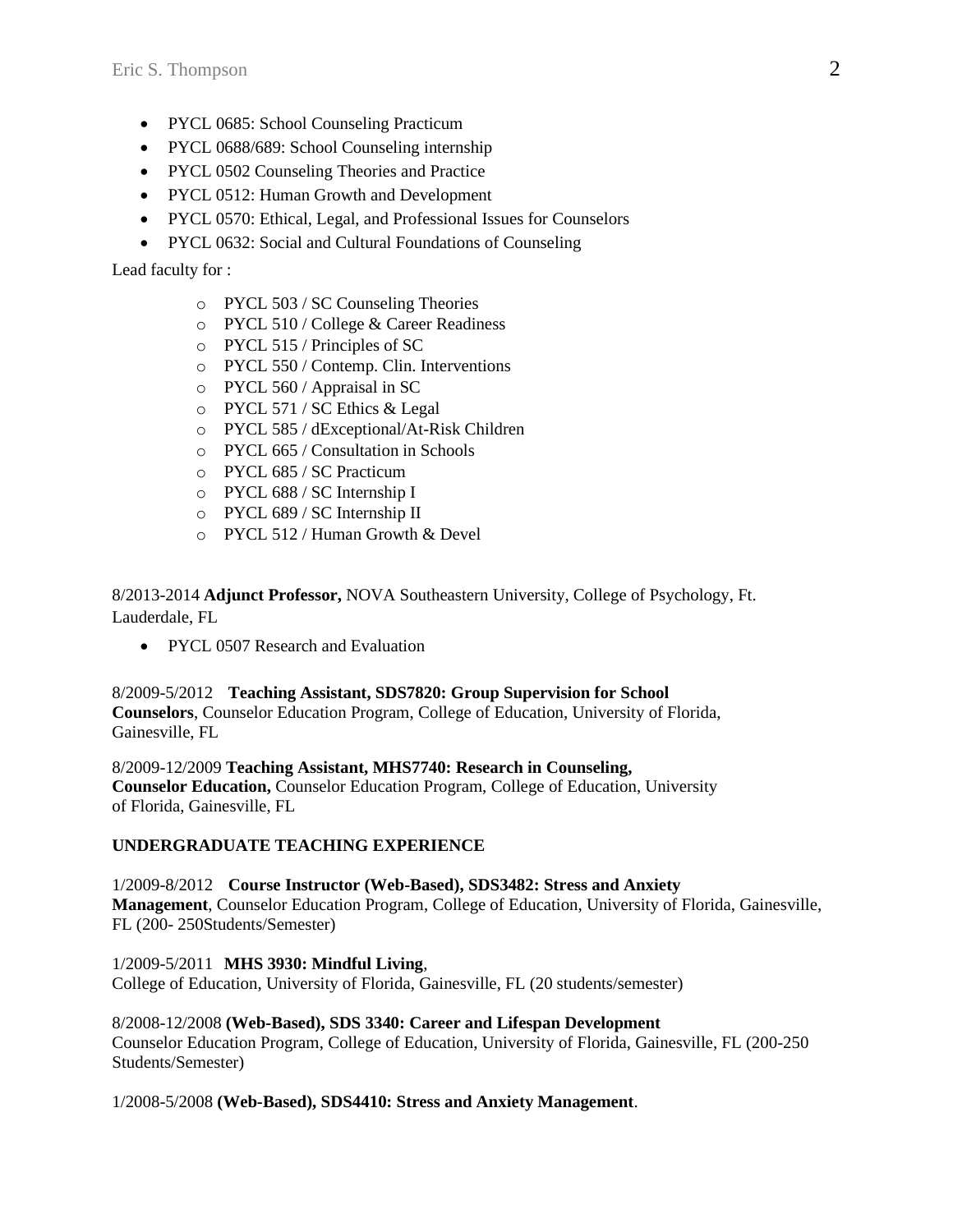Counselor Education Program, College of Education, University of Florida, Gainesville, FL (200-250 students/semester)

# **WORK AND CLINICAL EXPERIENCE**

1/2014-Present, **Assistant Professor**, College of Psychology, NOVA Southeastern, Ft. Lauderdale, FL

- Provided teaching, supervision, research and service
- Advised and mentored master level counseling students
- Assisted with program development activities
- Taught several CACREP core courses and provided supervision to school counseling practicum students

8/2013-12/2013, **Adjunct Professor**, College of Psychology, NOVA Southeastern, Ft. Lauderdale, FL

1/2010-1/2014 **Research Assistant**, Family Data Center, Department of Pathology, University of Florida, Gainesville, FL

- Analyzed and linked health, education, and juvenile justice datasets in Florida.
- Developed research reports and presentations for the United Way and Bill and Melinda Gates Foundation.
- Created Community Data Maps.
- Supported research on perinatal cocaine exposure in infants.

8/2010-5/2011 **Assistant Clinical Coordinator,** Counselor Education Program, College of Education, University of Florida, Gainesville, FL, University of Florida

- Worked with over 100 graduate students per semester completing or preparing to complete a clinical experience in mental health, marriage and family therapy, or school counseling.
- Coordinated clinical experiences between the student, site host, individual  $&$  group supervisors.
- Maintained student clinical files; collected and logged paperwork in the informational database and recorded clinical grades each semester.
- Facilitated the practicum  $\&$  internship orientation, roundtables and fairs each semester to help students gain insight and interact with potential site hosts.
- Facilitated a practicum workshop for students preparing to enter their first clinical experience.
- Coordinated the assignment of individual and group supervisors to each practicum or intern student.
- Developed new clinical sites and managed current sites for clinical suitability. Made onsite visits and analyzed clinical evaluations for sites and supervisors.
- Maintained the departmental clinical website and documents for students and site hosts.

8/2009-7/2010 **Doctoral Level Intern**, District level internship with District Director of Student Support Services. School Board of Alachua County,

- Trained middle school counselors to present career development to middle school students.
- Facilitated work between school counselors and school psychologists in the latest data driven referral program, Response to Intervention (RTI).
- Coordinated district wide school counselor meetings.
- Analyzed district wide school datasets to identify student needs and intervention strategies.
- Provided support to school counselors.
- Assisted with online course planning with High School Students using the Electronic Personal Education Planner (ePEP).
- Trained school counselors to use ePEP software.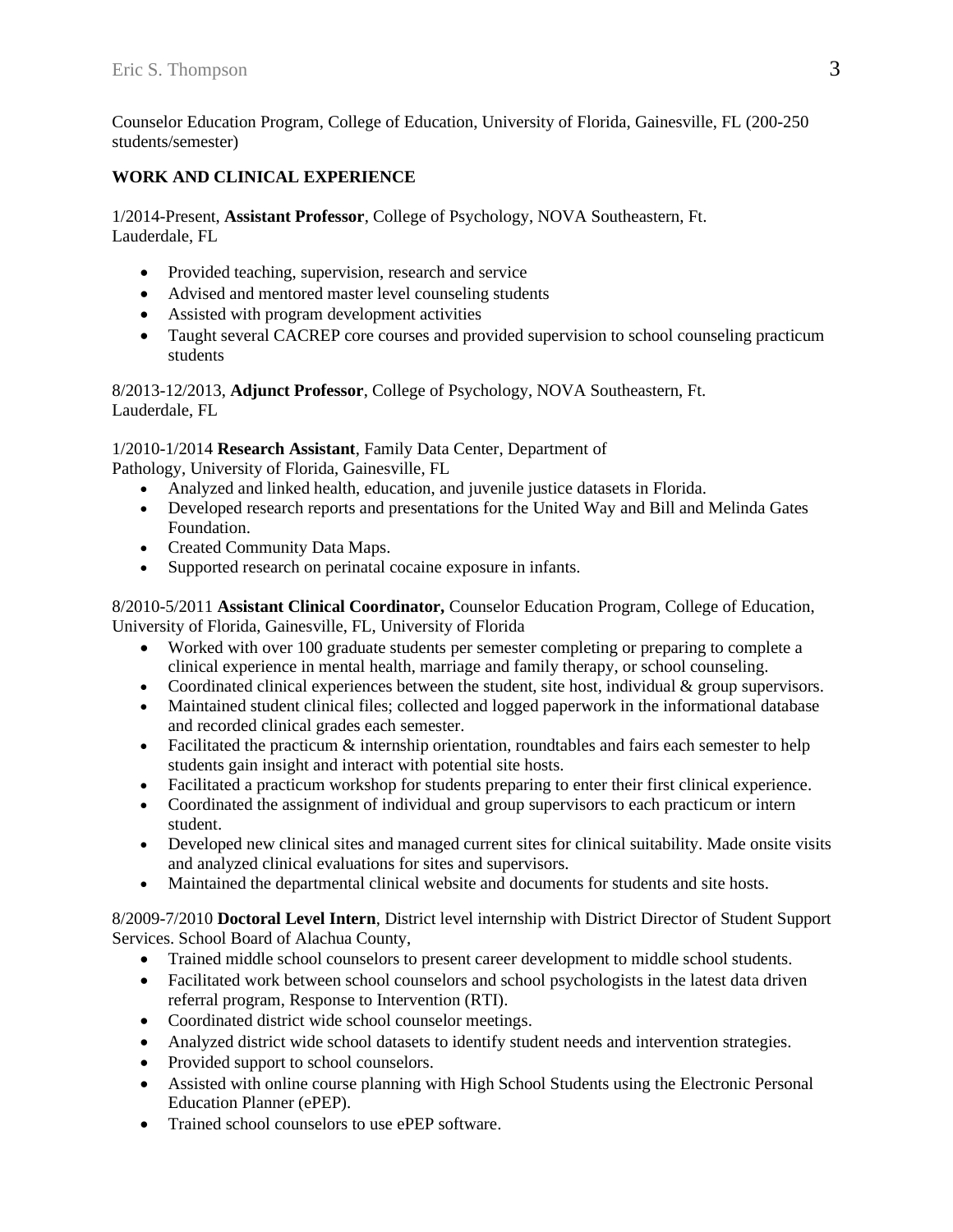• Provided training in Excel to help counselors focus student interventions.

### 1/2008-6/2010 **Middle School Counselor (20-25 hrs/week)**, P.K. Yonge Developmental Research School, Gainesville, FL

- Taught middle school career courses.
- Coordinated Career Day.
- Facilitated small group sessions including: self-esteem, test anxiety, and friendship groups.
- Collaborated with School Psychology department.

### 8/2006-7/2007 **Program Director -Middle School Counselor**, Hawthorne

Middle School, Hawthorne, Florida

- Coordinated comprehensive school counseling program for rural middle school.
- Facilitated individual, small group, and large group sessions.
- Directed Florida Comprehensive Test (FCAT) administration for middle school.

## 1/2006-6/2006 **Counseling Intern**, Gainesville High School, Gainesville, FL.

• Facilitated online federal student financial aid applications, career management courses, and scholarship applications with low-income students. That year 300 students in the district applied for financial aid, 98 of my students received financial aid for college.

## 8/2004-12/2004 **Graduate Assistant-Department of Teaching and Learning**,

University of Florida, Gainesville, FL

• Taught Human Growth and Development to University of Florida student athletes.

8/2001-6/2003 **Psychiatric Technician**, Coastal Recovery Centers, Sarasota, FL

- Provided a safe and therapeutic environment at a Baker Act facility for individuals on 72 hour involuntary examination.
- Facilitated small and large group sessions.

## **CLINICAL SUPERVISION EXPERIENCE**

8/2009-5/2011 **School Counseling Group Supervisor,** Counselor Education Program,

College of Education, university of Florida, Gainesville, FL

- Provided weekly group supervision for 5-10 graduate counseling practicum and internship per semester with students in the school counseling track.
- Observed video recorded sessions, discussed needs assessments and other systemic interventions, helped develop comprehensive school and guidance plans and interventions.

## 1/2008-5/2010 **School Counseling Individual Supervisor,** Counselor Education Program,

College of Education, University of Florida, Gainesville, FL

- Provided weekly individual supervision for 5 graduate counseling practicum and internship students over 5 semesters in school counseling tracks.
- Observed audio recorded sessions, discussed case formulations, collaborated in the development of interventions, and discussed personal and professional issues impacting counseling services.
- Worked with supervisees to develop a comprehensive school counseling program.

## **PROFESSIONAL DEVELOPMENT**

• Summer 2019-PYCL 0584 - Diagnosis and Treatment of Adult Psychopathology

## **LEADERSHIP AND COMMITTEE EXPERIENCE**

**Lead Faculty School Counseling Program.** Nova Southeastern University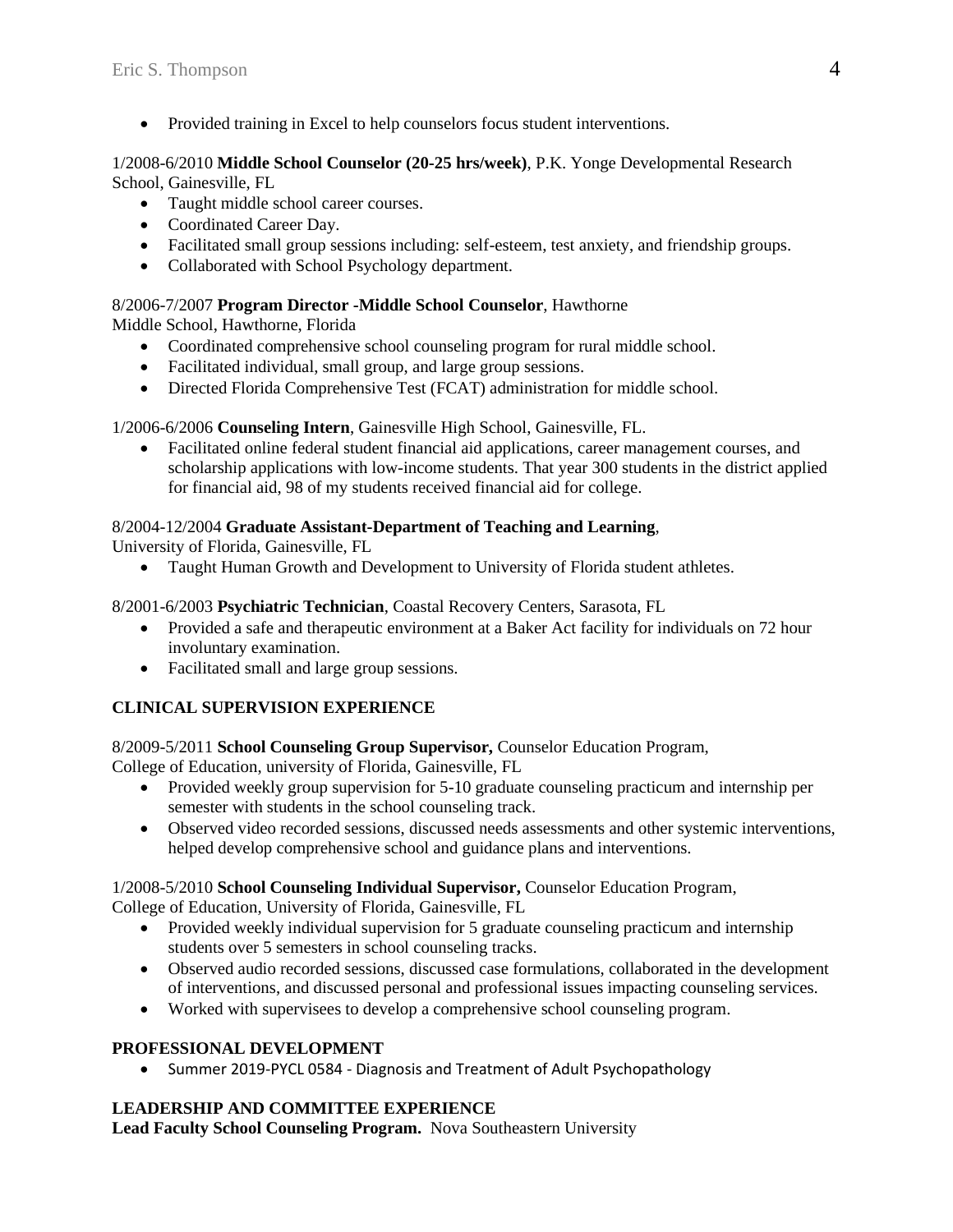#### **2018-2020**

- Association for Specialist in Group Work (ASGW) member
- Association for Multicultural Counseling and Development (AMCD) member
- Florida School Counseling Association (FSCA) Grants Committee Chairperson
- FSCA SPIN director of Technology
- Working toward Registered Intern Status as Clinical Mental Health Intern
- AARC Research Committee member
- ACA proposal reviewer
- Committee member to define role of School Counselor in Broward County
- Curriculum committee
- Assessment Committee (Fischler)
- Chair School Counseling Task Force
- Three hour workshop on emotion regulation, mindfulness, and self compassion.
- Presented to Sail Future Foster Home. 2/2018
- School Counseling program development (all year)
- CAEP Standard one committee (Fischler)

8/2016-present **Curriculum Committee Member**

8/2014-present **Technology/Communications Chair.** Florida School Counseling Association

1/2014-present **Registration Coordinator,** Florida School Counseling Association

- 7/2013-present **Presentation Reviewer,** American Counseling Association, Electronic review
- 1/2008-8/2012 **Listserv Administrator**. Counselor Education program, University of Florida, Gainesville, FL
- 1/2008-12/2009 **Website Administrator**. Chi Sigma Iota-Beta Chapter at University of Florida, Gainesville, FL
- 1/2008-5/2008 **CSI Officer Nominations Committee Member**, Chi Sigma Iota- Beta Chapter at University of Florida, Gainesville, FL
- 1/2008-5/2008 **Counselor Education Spring Graduation Committee Member**, Chi Sigma Iota-Beta Chapter at University of Florida, Gainesville, FL

### **REFEREED PRESENTATIONS**

- Thompson, I. A., **Thompson, E. S.,** & Talbott, C. (2019, October). *Burnout prevention for Counselors in Training.* Paper accepted for presentation at the Florida Counseling Association Annual Convention in Tampa, FL
- Davis, E., **Thompson, E**., (2016) *Applying Group Counseling Skills in Schools.* Presented to Florida Counseling Association (FCA) Orlando, FL.
- Berger, C. **Thompson, E.**, Schulman, B., O'Brien, K., (2016) Presented to American School Counseling Association New Orleans, Lousianna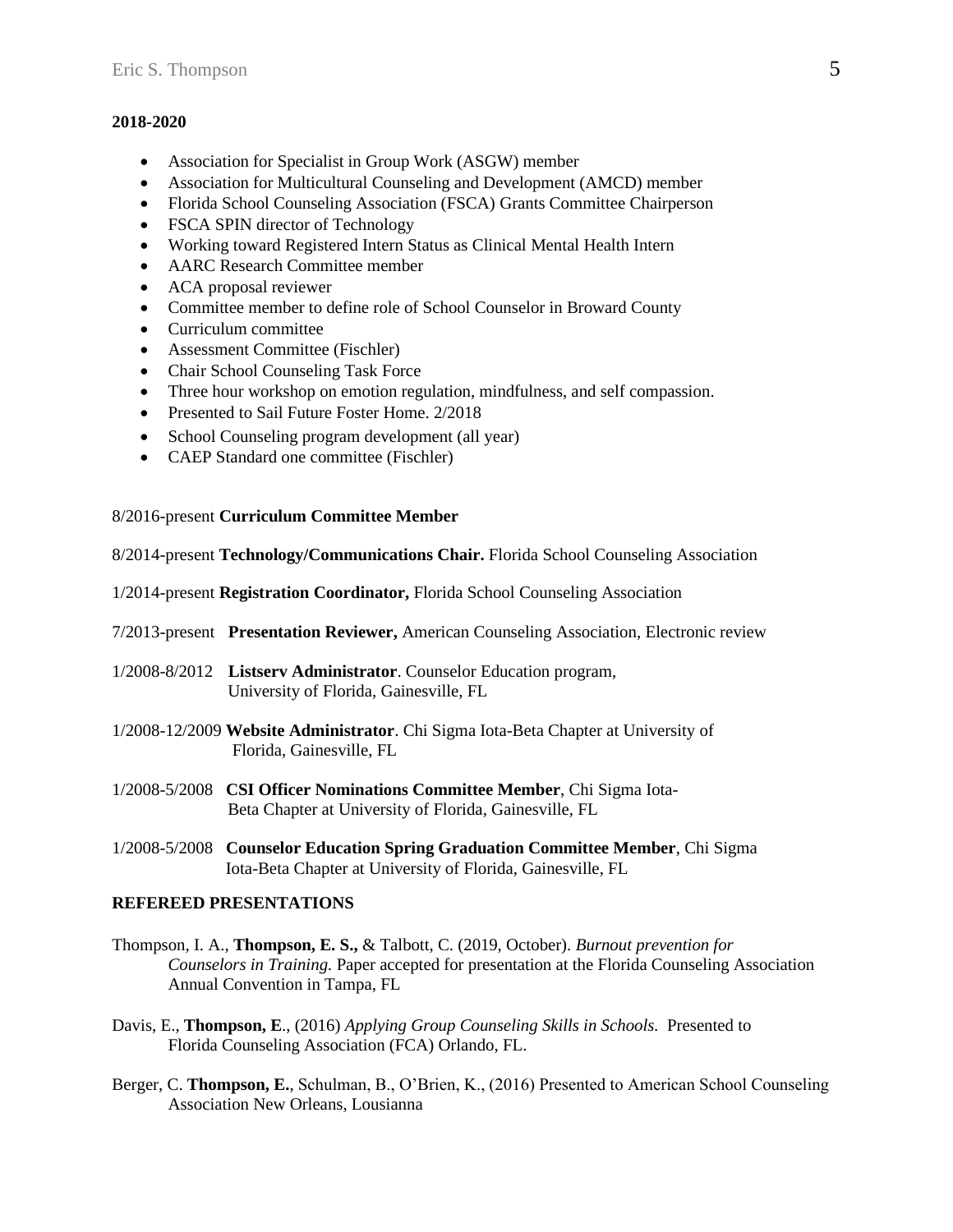- Berger, C., **Thompson, E**., (2015, October 23). *Working system wide to raise students' college aspirations* Presented to Florida School Counseling Association (FSCA) Orlando, FL.
- Thompson, I., Jungerson, T., & **Thompson, E.** (2015, October 8). *Critical incidents in teaching: A trauma informed approach to managing student self=disclosure* Presented to Association for Counselor Education and Supervision (ACES) Philadelphia, Pennsylvania
- Pereria, J., Davis, E., **Thompson, E.** (2015, October 9<sup>th</sup>). *Counselor education gatekeeping through assessing student self-perceptions of counseling skills and self-efficacy.* Presented to Association for Counselor Education and Supervision. Philadelphia, Pennsylvania
- **Thompson, E.,** Daniels, H., & Thompson, I. (2012, October 6). *Addressing the Achievement Gap: Evidence-Based Strategies for Transforming Counselors' Work with Poor and Financially Disadvantaged Families* Presented to Rocky Mountain Association fir Counselor Education and Supervision (ACES),Park City, Utah.
- **Thompson, E. S.** (2012, April 13). *The Relationship between Ecological Stress and Academic Performance: A Life Course Health Perspective* Presented to the Family Data Center and Pediatrics Faculty, Gainesville, Florida.
- **Thompson, E. S.,** Hardt, N., & Daniels, H. (2011, June 22). *Using Data to Promote Community Well Being: A Proof of Concept on Linking Education and Juvenile Justice Data*  Presented to the United Way of Alachua County, Gainesville, Florida.
- **Thompson, E. S.**, & Thompson, I. (2011, March 27). *Cultivating Emotional Balance: A Merging of Eastern and Western Approaches to Managing Emotions* Paper Presented at the American Counseling Association National conference, New Orleans, LA.
- **Thompson, E. S.,** Daniels, H., & Harden, D. (2010, March 20). *Using Data Driven Models as a Means for Promoting Social Justice in School Settings: A New Approach* Paper Presented at the American Counseling Association National Conference. Pittsburgh, PA.
- **Thompson, E. S.,** Daniels, H., & Harden, D. (2010, March 13). *Using Data Driven Models to Identify Social Injustice in Florida Schools: Findings, Costs, Options, and Implications.* Paper Presented at a Brownbag Luncheon at the University of Florida, Gainesville, FL.
- Davis, E., **Thompson, E. S.**, Thompson, I., & Hurley, A. (2009, March 21). *Leading by Example: The Effects of a Student-to-Student Mentoring Program in Counselor Education Paper* Presented at the American Counseling Association National Conference. Charlotte, NC.
- **Thompson, E. S.**, & Thompson, I. (2009, March 21). *Wellness across Ethnicity and Gender: What Impact Does a 15-Week Online Course Have On Undergraduate Wellness, Creativity, and Perceived Mattering?* Paper Presented at the American Counseling Association National Conference. Charlotte, NC
- Wolf C.P., Thompson, I., & **Thompson, E. S.** (2009, April 12). *Refresh Your Mind, Rejuvenate Your Body, Renew Your Spirit: A Wellness Program for Future Counselors,* Paper presented to Chi Sigma Iota professional development conference, University of Florida, Gainesville, FL.

Thompson, I., & **Thompson, E. S.** (2008 May, 14). *On the Spot Self-care: Simple Wellness*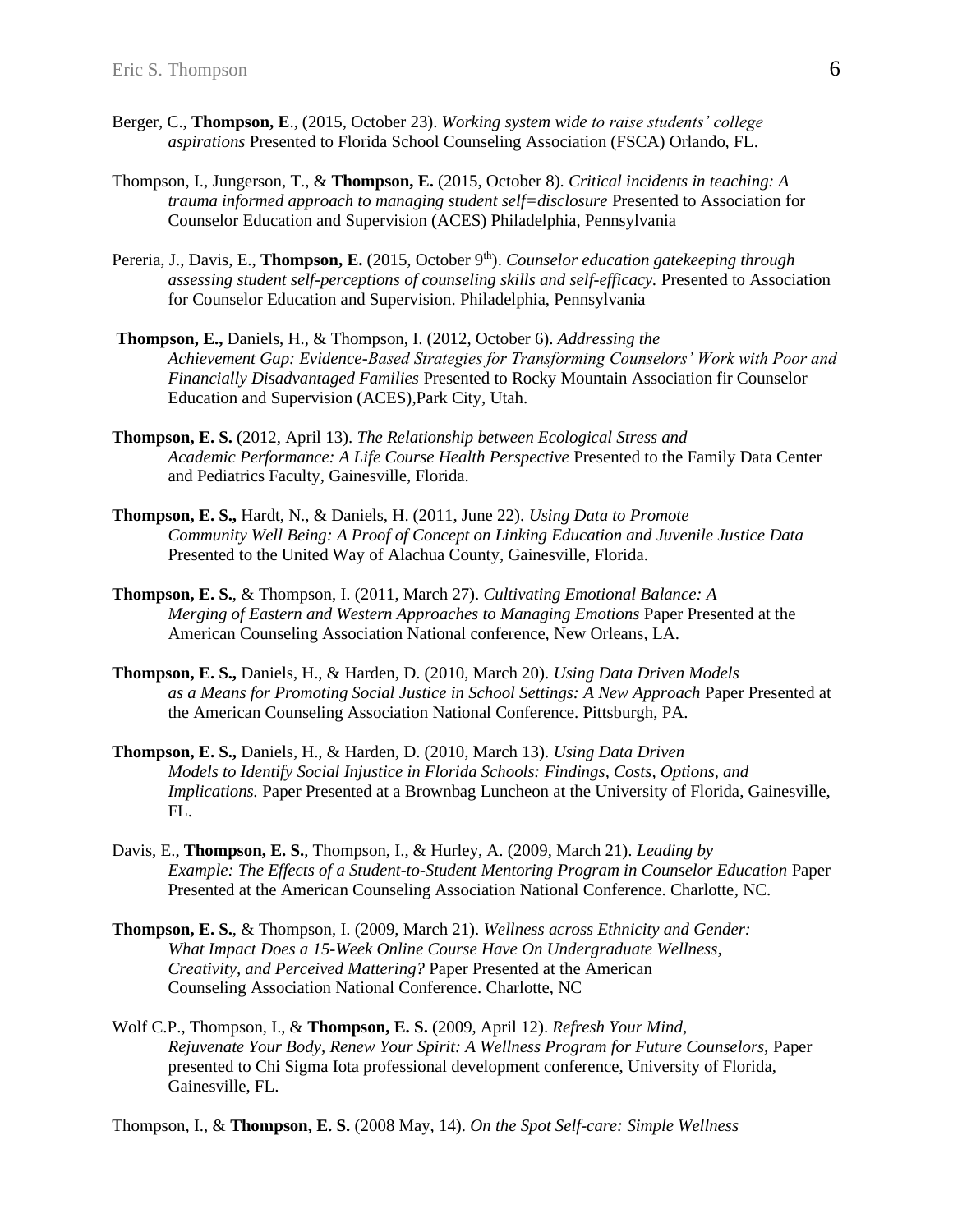*Strategies for Counselors.* Paper presented to Chi Sigma Iota professional development conference, University of Florida, Gainesville, FL.

- **Thompson, E. S.** (2007, April 6). *School Counselor as Leader: A Data Driven Approach to Advocating and Facilitating Change in Schools.* Paper presented to Chi Sigma Iota professional development conference, University of Florida, Gainesville, FL.
- **Thompson, E. S.**, Thompson, I., & Limberg, D. (2005, May 15). *Counselor Self-Care, Leisure and Flow.* Paper presented to the Counselor Institute for School and Mental Health Counseling. University of Central Florida, Orlando, FL.
- **Thompson, E. S.** (2002, May 14). *Yoga and Suggestion: How Does Suggestion in a Yoga Class aid in Changing Emotional States*? Paper presented to New College faculty and students. Sarasota, Florida.

## **STATISTICAL CONSULTING EXPERIENCE**

### **Professional**

8/2013-Present **Statistical Consultant** Southern Legal, Gainesville, FL

- Provided statistical analysis of federal, state, and district level school data
- Generated data maps identifying areas in Florida of greatest dropout and high minority rates
- All activities are for a 2016 court case, detailed here: <http://www.southernlegal.org/index.php/quality-education/>

### **Academic**

Katie Fields (2017) Examining the Relationships Among Neighborhood, Family, and Individual Child Characteristics and Adverse Childhood Experiences. (defended and passed, Winter, 2017)

Bliss Wargovich (2016) Attachment, Differentiation, and God Attachment: Three Views of the Togetherness and Separateness Conundrum (defended and passed)

Ana Jaramillo (2016) Counselor trainees' comfort and willingness to discuss sexuality issues with clients (defended and passed)

Mixon, K. (2013). *Family resilience Processes predicting low-income kindergarten children's approaches to learning and reading achievement* (Doctoral Dissertation). In Press

- Assisted with the design of analysis and completed analysis
- Item Analysis (Chronbach's Alpha), Confirmatory Factory Analysis, Regression with factors as independent variables.

Wolf, C.P. (2013). *Factors of career meaning: An analysis of U.S. Naval Academy graduates* (Doctoral dissertation). In-press

- Problem solved and strategized data analysis plan
- Pearson Correlations, Multiple Regression, Multiple Imputation, and Exploratory Factor Analysis

DelMoro, R. (2012). *Cultivating self-awareness in counselors in training through group supervision* (Doctoral dissertation). In-press

• Aided in the design of analysis plan and completed analysis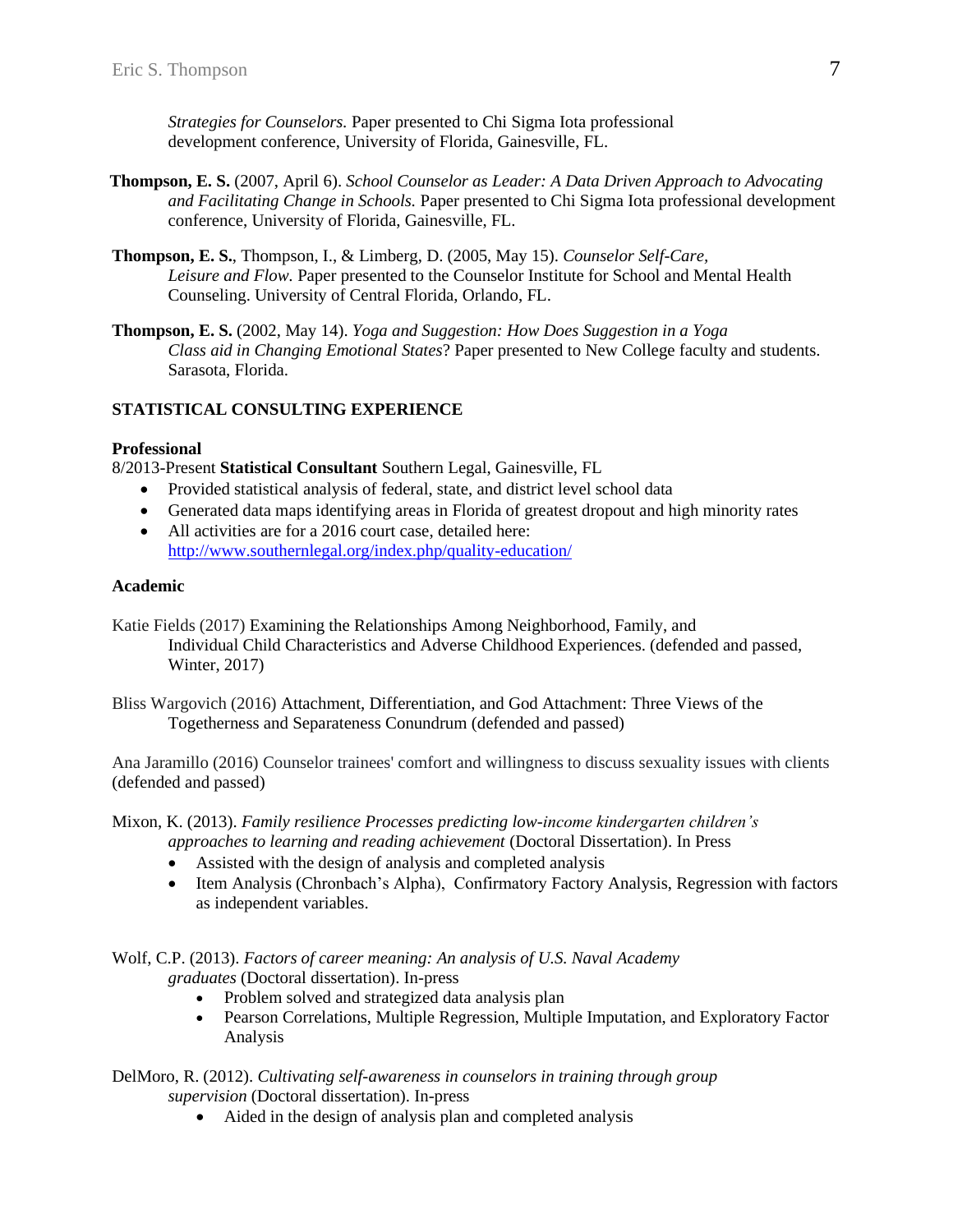- Exploratory Factor Analysis, Item Analysis (Chronbach's Alpha) and Multiple Regression
- Moore, S. (2012). *Effect of Preschool Teacher Cultural Beliefs on Classroom Practices (Doctoral dissertation).* In press
	- Aided in the design of analysis plan and completed analysis
	- Multiple Regression

Thompson, I. (2012). *Perceived working conditions and personal resources predicting mental health counselor well-being* (Doctoral dissertation). In-press

- Aided in the design of analysis plan and completed analysis
- Item Analysis (Chronbach's Alpha), Multiple Regression, Exploratory Factor Analysis, Scale Development

Pereira, J. K. (2011). *The effect of a workshop on school counselor trainee's Child-Centered Play Therapy knowledge, skills, and attitudes, and self-estimate of counseling abilities* 

- (Doctoral dissertation). Retrieved from Dissertations and Theses Database. (UMI No. 3514905)
	- Aided in the design of analysis plan and completed analysis
	- Pearson Correlation, Item Analysis (Chronbach's Alpha), Analysis of Covariance, and Multiple Regression

Figley, C. S. (2010). *The effects of attachment style and contextual activation of attachment security and attachment insecurity on partner empathy and distress responses to episodes of romantic partner distress involvement* (Doctoral dissertation). Retrieved from Dissertations and Theses Database. (UMI No. 3446944)

- Explored analysis options and aided in the completion of analysis
- Analysis of Variance and Pearson Correlations

Spengler, M. (2010). *Fitness, support, career, education, coping and attachment, and their relationship in mediating perceived stress, coping and perceived competence in first time mothers* (Doctoral dissertation). Retrieved from Dissertations and Theses Database. (UMI No. 3436322)

- Aided in the design of analysis plan and completed analysis
- Pearson Correlations, Multiple regression

## Scharett, M. (2010). *The relationship between high school counselor's beliefs and*

*practices related to family involvement* (Doctoral dissertation). Retrieved from Dissertations and Theses Database. (UMI No. 3447037)

- Aided in the design of analysis plan and completed analysis
- Analysis of Variance and Multiple Regression

Alford-Davidson, T. (2009). *High school counselors and career specialists'* 

*perceptions of school practices that involve parents in students' career planning* (Doctoral dissertation). Retrieved from Dissertations and Theses Database. (UMI No. 3385898)

- Aided in the design of analysis plan and completed analysis
- Kruskal-Wallace Tests

# **REFEREED PUBLICATION(S)**

## **Book Chapters**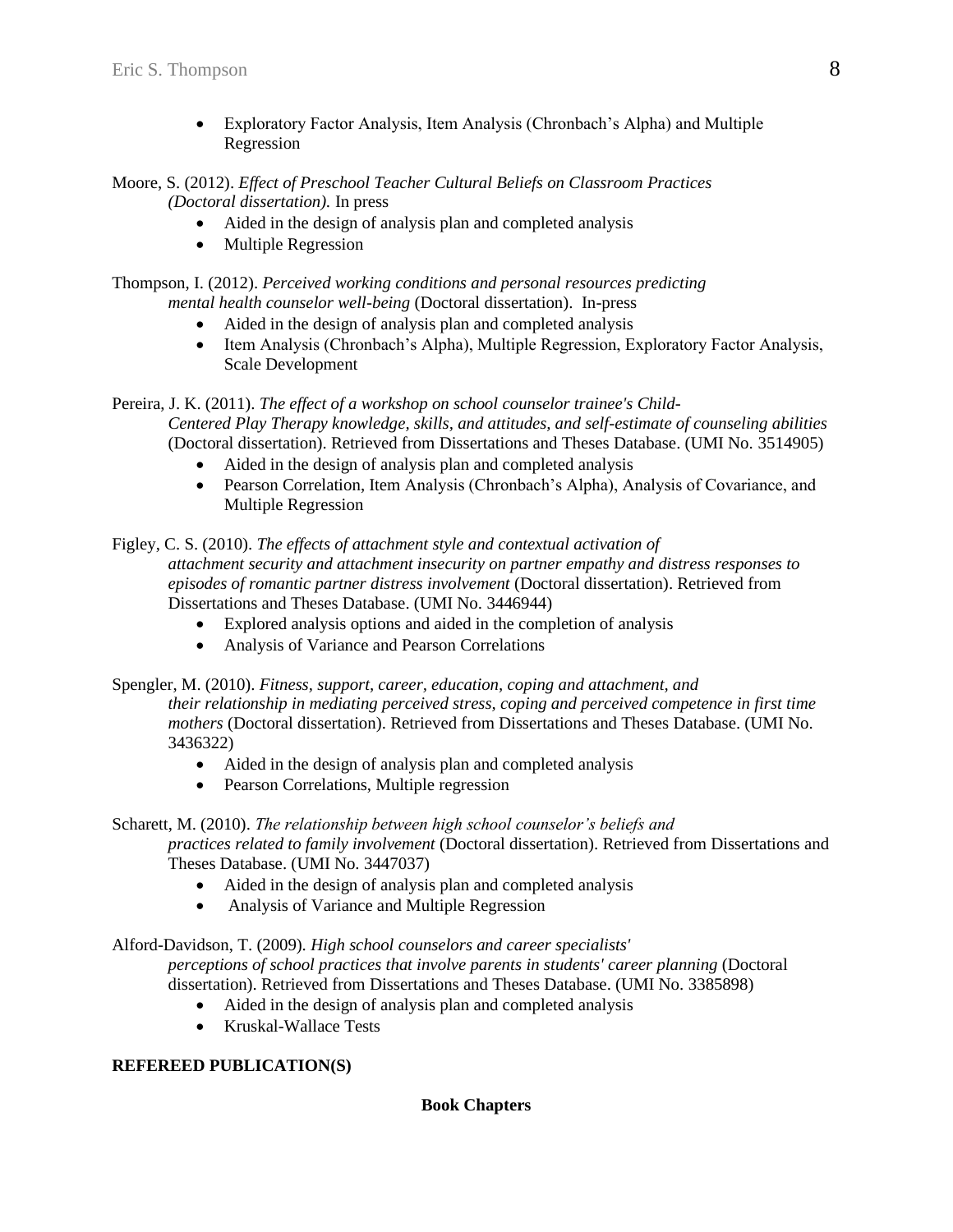**Thompson, E.S. (In development)** Action research. *Research Design for the Behavioral Sciences: An Applied Approach*. This textbook has been approved and contracted by Springer Publishing.

- **Thompson, E.S.,** Daniels, H., Wolf, C.P. (2016). Action research. In Sheperis, C., Young, J. S., & Daniels, M. H. (in press). *Counseling research: Quantitative, qualitative, and mixed methods*. Pearson. 2nd ed.
- Daniels, H., **Thompson, E.S.,** Wolf, C.P. (2016). Program Evaluation. In Sheperis, C., Young, J. S., & Daniels, M. H. (2016). *Counseling research: Quantitative, qualitative, and mixed methods*. Pearson. 2nd ed.
- Wolf, C.P., Daniels, H., **Thompson, E.S.** (2016). Case Studies. In Sheperis, C., Young, J. S., & Daniels, M. H. (in press). *Counseling research: Quantitative, qualitative, and mixed methods*. Pearson. 2nd ed.

#### **Journal Article(s)**

- Thompson, E., (2019). Mindfulness and Self-Compassion: Contemplative approaches to the cessation of suffering. *Journal of Alternative and Complementary medicine*
- Roseman-Halsband, J. L., Thompson, I. A., **Thompson, E. S.,** Hames, E. & Pandya, N. (2019). Cultivating Relationships in Medicine. *Alternative and Complementary Therapies 25* (5).
- Thompson, I. A., Wolf, C. P., Mott, E., Baggs, A., **Thompson, E. S**., Callueng, C., & Puig, A., (2017). *Luna Yoga*: A wellness program for female counselors and counselors-in-training. *Journal of Creativity in Mental Health*. doi: 10.1080/15401383.2017.1348918
- Thompson, I. A., Amatea, E. S., & **Thompson, E. S.** (2014*). Personal and contextual predictors of mental health counselors' compassion fatigue and burnout.* Journal of Mental Health Counseling.
- Wolf, C. P., Thompson, I., **Thompson, E. S.**, & Smith-Adcock, S. (2014). Refresh you mind, rejuvenate your body, renew your spirit: A pilot wellness program. *Journal of Individual Psychology, 70*(1), 57-75.

#### **PUBLICATIONS IN DEVELOPMENT**

- Davis, E., **Thompson, E. S.** (Submitted for Publication) Professional School Counselors and Group Work: Understanding and Applying Effective Group Counseling Skills in School Settings *the Journal for Specialist in Group Work.*
- Thompson, I. A., Wolf, C. P., Mott, E., Baggs, A., **Thompson, E. S**., Callueng, C., & Puig, A., (Submitted for publication). Luna Yoga: A wellness program for female counselors and counselors-intraining. *Journal of Creativity in Mental Health.*
- Ramos, C., Worch, S., **Thompson, E**. **S.**.(in progress) Relational Movement: The Role of Romantic Conflict and Physical Activity on Depression and Anxiety. *Journal of Marriage and Family Therapy.*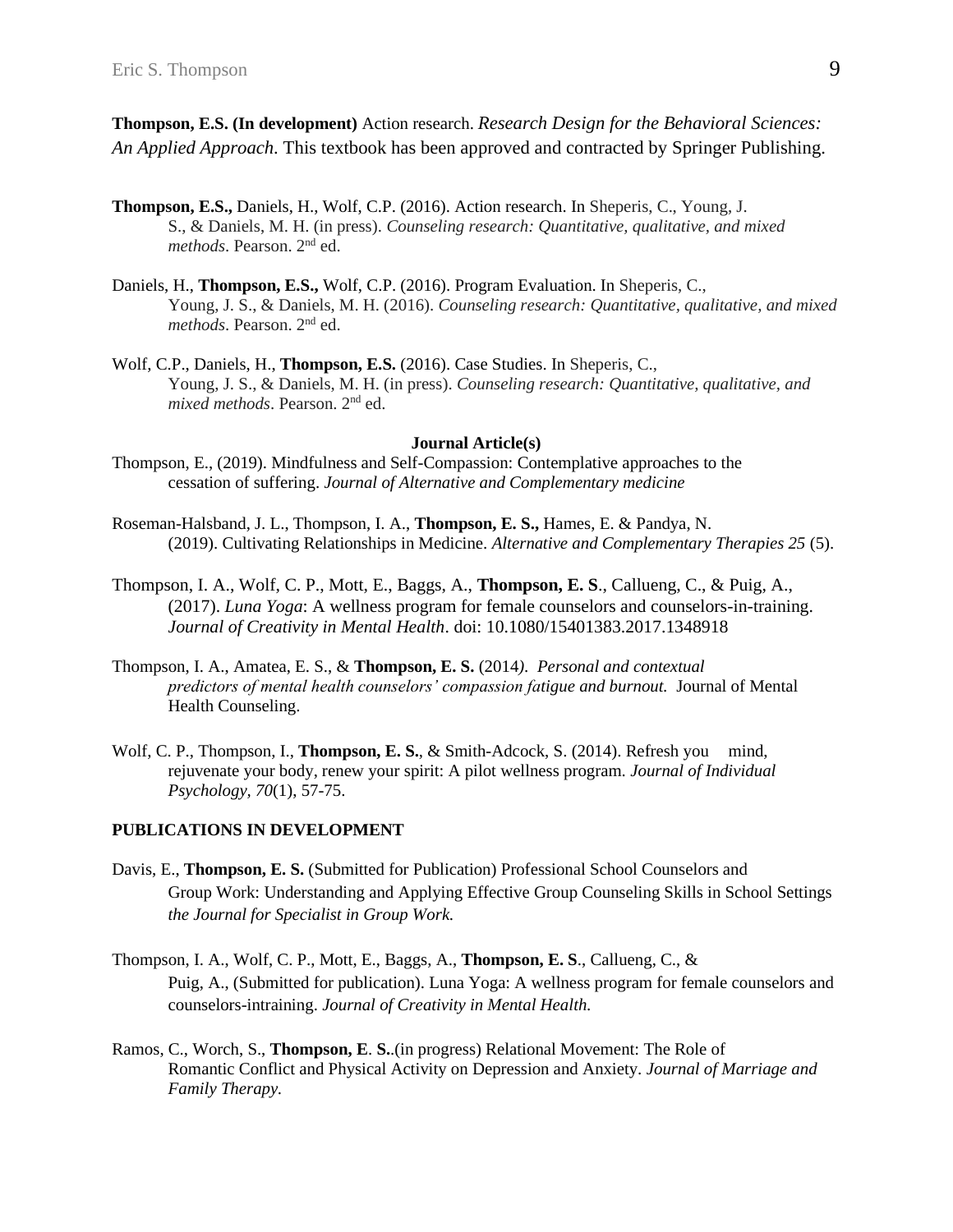**Thompson, E.S.,** (in progress) *Rethinking achievement gaps using an Individual-Family-School-Community (IFSC) model.* 

- **Thompson, E. S.**, & Thompson, I. A. (in progress). *Effects of a 15-week online wellness course on college students' overall wellness and perceived mattering.*
- Thompson, I. A., Wolf, C. P., Mott, E., Baggs, A., **Thompson, E. S.**, Callueng, C., & Puig, A., (in progress). *Luna Yoga: A wellness program for female counselors and counselorsin-training.*

### **SCHOLARSHIPS AND AWARDS**

Summer 2013 **University of Florida's Graduate School Dissertation Scholarship Award** University of Florida, Gainesville, Florida

### **PRESS RELEASES**

**Thompson, E. S.**, Daniels, H.D., (2013). *Counselor ed story links life stressors to students' reading scores*

[https://education.ufl.edu/news/2013/08/23/uf-ed-researchers-link-life-stressors-with-reading](https://education.ufl.edu/news/2013/08/23/uf-ed-researchers-link-life-stressors-with-reading-achievement/)[achievement/](https://education.ufl.edu/news/2013/08/23/uf-ed-researchers-link-life-stressors-with-reading-achievement/)

Daniels, H.D., **Thompson, E.S.**, Harden, D (2010). *To predict student success, there's no place like home: UF study* [http://education.ufl.edu/news/2010/03/19/predict-student-success-theres-no](http://education.ufl.edu/news/2010/03/19/predict-student-success-theres-no-place-home-uf-study/)[place-home-uf-study/](http://education.ufl.edu/news/2010/03/19/predict-student-success-theres-no-place-home-uf-study/)

## **PUBLISHED IN 2011 COMMUNITY DATA MAPS**

Alachua County Public School Students by Lifestyle Segmentation Profile Group: 2009-2010 This map shows student residences in Alachua County Public Schools by LSP groups. [http://cara.peds.ufl.edu/plots/UW\\_LSPGroups.pdf](http://cara.peds.ufl.edu/plots/UW_LSPGroups.pdf)

Alachua County juvenile offenders by LSP group: 2009-2010. Displays the geographic location of juvenile offenders in Alachua County by Lifestyle Segmentation Profile (LSP) group. [http://cara.peds.ufl.edu/plots/UW\\_OffendersByLspGroup.pdf](http://cara.peds.ufl.edu/plots/UW_OffendersByLspGroup.pdf)

Resilient children in lowest performing lifestyle segmentation profile, Alachua County, Florida 2009- 2010. Resilient students are worthy of our attention, because they indicate having certain support systems that help them counterbalance the environment. [http://cara.peds.ufl.edu/plots/UW\\_ResilientsInGr3.pdf](http://cara.peds.ufl.edu/plots/UW_ResilientsInGr3.pdf)

Juvenile offenders among Alachua County Public School students by Lifestyle Segmentation Profile Group: 2009-2010. Shows the juvenile offenders among Alachua County Public School students by Lifestyle Segmentation Profile group (LSP)[.http://cara.peds.ufl.edu/plots/UW\\_OffendersStudents.pdf](http://cara.peds.ufl.edu/plots/UW_OffendersStudents.pdf) 

## **RESEARCH GRANTS AND SPONSORED RESEARCH**

- **Thompson, E. S.,** Thompson, I. A**.,** & Valley-Gray, S. (2019). Burnout Prevention Wellness Programs in Clinical Training preservice experiences. President's Faculty Research Development Grant.: Amount \$3,000
- **Thompson, E.S.** (2016) College and Career Readiness in Broward County Schools. Funded by Nova Southeastern University Quality of Life Grant: Amount \$10,000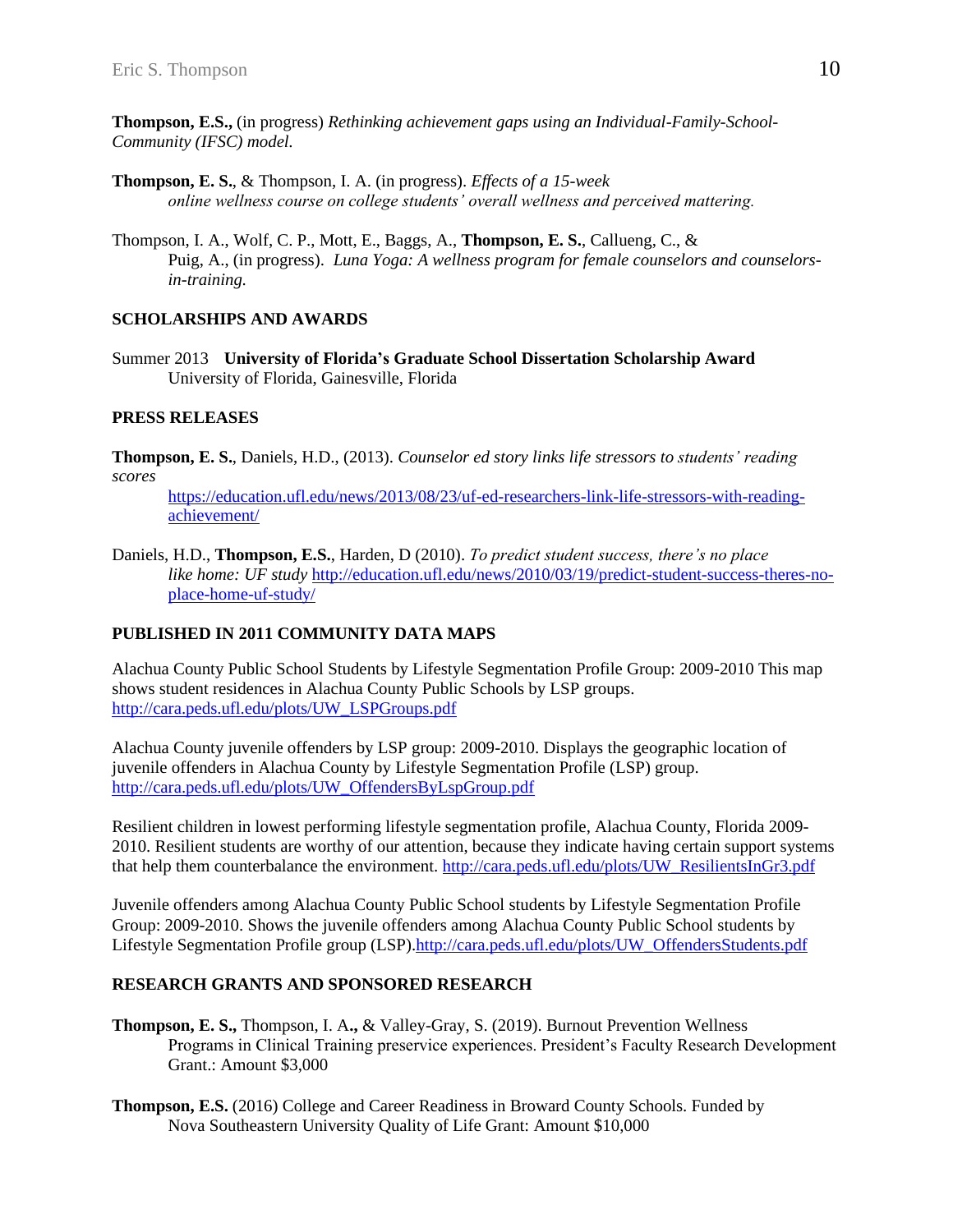- Pereira, J., Davis, E., **Thompson E. S.** (2015) *Counselor Education Gatekeeping through Assessing Student Self-Perceptions of Counseling Skills and Self-Efficacy*. Funded by Association for Counselor Education and Supervision: Amount \$1,000
- Davis, E., Pereira, J., **Thompson, E. S. (**2015) *Professional School Counselors and Group Work: Understanding and Applying Effective Group Counseling Skills in School Settings* Funded by Association for Counselor Education and Supervision: Amount \$1000
- **Thompson, E.S.,** Daniels, H., & Harden, D. (2010). *Using Data Driven Models as a Means for Promoting Social Justice in School Settings: A New Approach* Paper Presented at the American Counseling Association National Conference. Pittsburgh, PA. Funded by the University of Florida School of Human Development and Organizational Studies in Education, Role: Co-Investigator Amount \$500
- Davis, E., **Thompson, E.S.,** Thompson, I., & Hurley, A. (2009). *Leading by Example: The Effects of a Student-to-Student Mentoring Program in Counselor Education* Paper Presented at the American Counseling Association National Conference. Charlotte, NC, Funded by Chi Sigma Iota, Role: Co-Investigator, Amount:\$400
- **Thompson, E.S.**, & Thompson, I. (2009). *Wellness across Ethnicity and Gender: What Impact Does a 15-Week Online Course Have On Undergraduate Wellness, Creativity, and Perceived Mattering?* Paper Presented at the American Counseling Association National Conference. Charlotte, NC Funded by Chi Sigma Iota, Role: Principal Investigator Amount: \$600
- Wolf, C.P., Thompson, I. A**.,** & **Thompson, E. S.** (2008). *Refresh your mind, rejuvenate your body, renew your spirit: A wellness program for future counselors.* Funded by Chi Sigma Iota. Funded by Chi Sigma Iota, Role-Co-Investigator Amount: \$500

## **INVITED PRESENTATIONS**

- **Thompson, E.S**., & Daniels, H.D. (2012, March 27). *Achievement and Ecology: A Longitudinal*  *Examination of Performance Among ACPS Students.* Presented to Dr. Holly O'Brien's Education Research Group, University of Florida, Gainesville, Florida
- **Thompson, E.S**., & Daniels, H.D. (2012, March 26). *Achievement and Ecology: A Longitudinal Examination of Performance among ACPS Students.* Presented to the League of Women Voters, Alachua County, Florida
- Thompson, I**.** A., & **Thompson, E. S.** (2008, Spring). *On the spot self-care: Simple wellness strategies for counselors.* Paper presented to Chi Sigma Iota Beta Chapter's Professional Development and Leadership Conference, University of Florida, Gainesville, FL.
- **Thompson, E.S**., *Developing Effective E-Portfolios with High School Students.* Organization and Administration (2006, Fall) SDS6620, Fall 2006, University of Florida, Gainesville, FL.
- **Thompson, E.S**., *Progressive Relaxation and Deep Breathing.* Stress and Anxiety Management (2006, Fall) SDS3482, University of Florida, Gainesville, FL.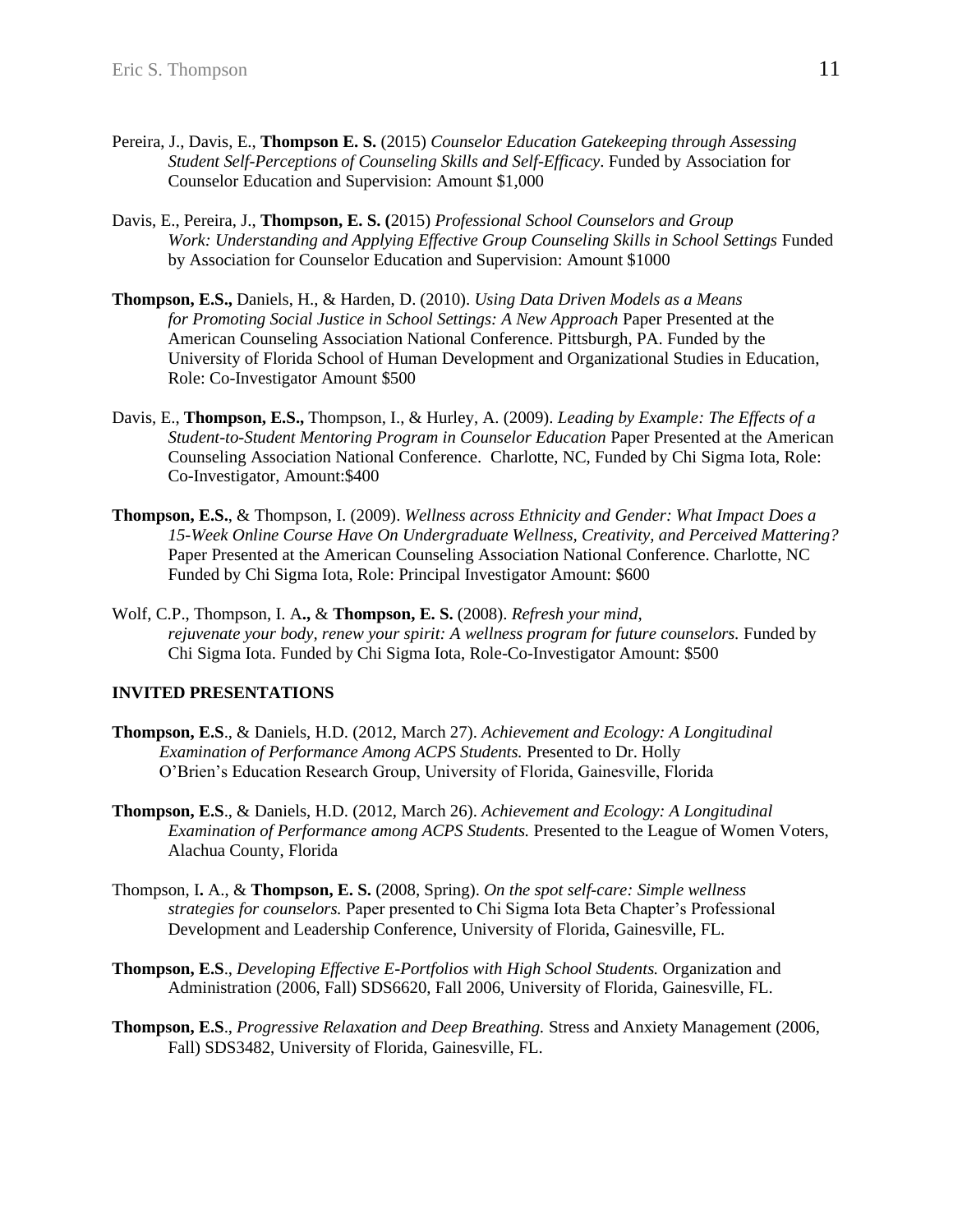## **PROFESSIONAL MEMBERSHIP**

- Chi Sigma Iota
- Florida Counseling Association
- Florida School Counseling Association
- American School Counseling Association

# **WEBPAGE DEVELOPMENT**

Spring 2007: Hawthorne Middle/High School. (Website has since been changed)

Fall 2005: Howard Bishop Middle School. (Website has since been changed)

## **UNDERGRADUATE WEB-BASED COURSE DEVELOPMENT**

Developed 3 courses for undergraduates-online administration with the help of Dr. Ellen Amatea.

| Summer 2008 | SDS3340 Career Development                  |
|-------------|---------------------------------------------|
| Summer 2008 | SDS 4410 Interpersonal Communication Skills |
| Fall 2008   | SDS3482 Stress and Anxiety Management       |

## **RESEARCH INTERESTS**

- Family-school-community collaboration
- Using data in social justice advocacy
- The use of data and evaluation to facilitate change in school guidance programs
- Interdisciplinary research collaboration
- Structural Equation and Latent Growth Modeling
- Web-based instruction as a counseling intervention in undergraduate and graduate students
- Emotion regulation and well-being
- School counseling and leadership
- School Counselor accountability
- Contemplative methods and attention development